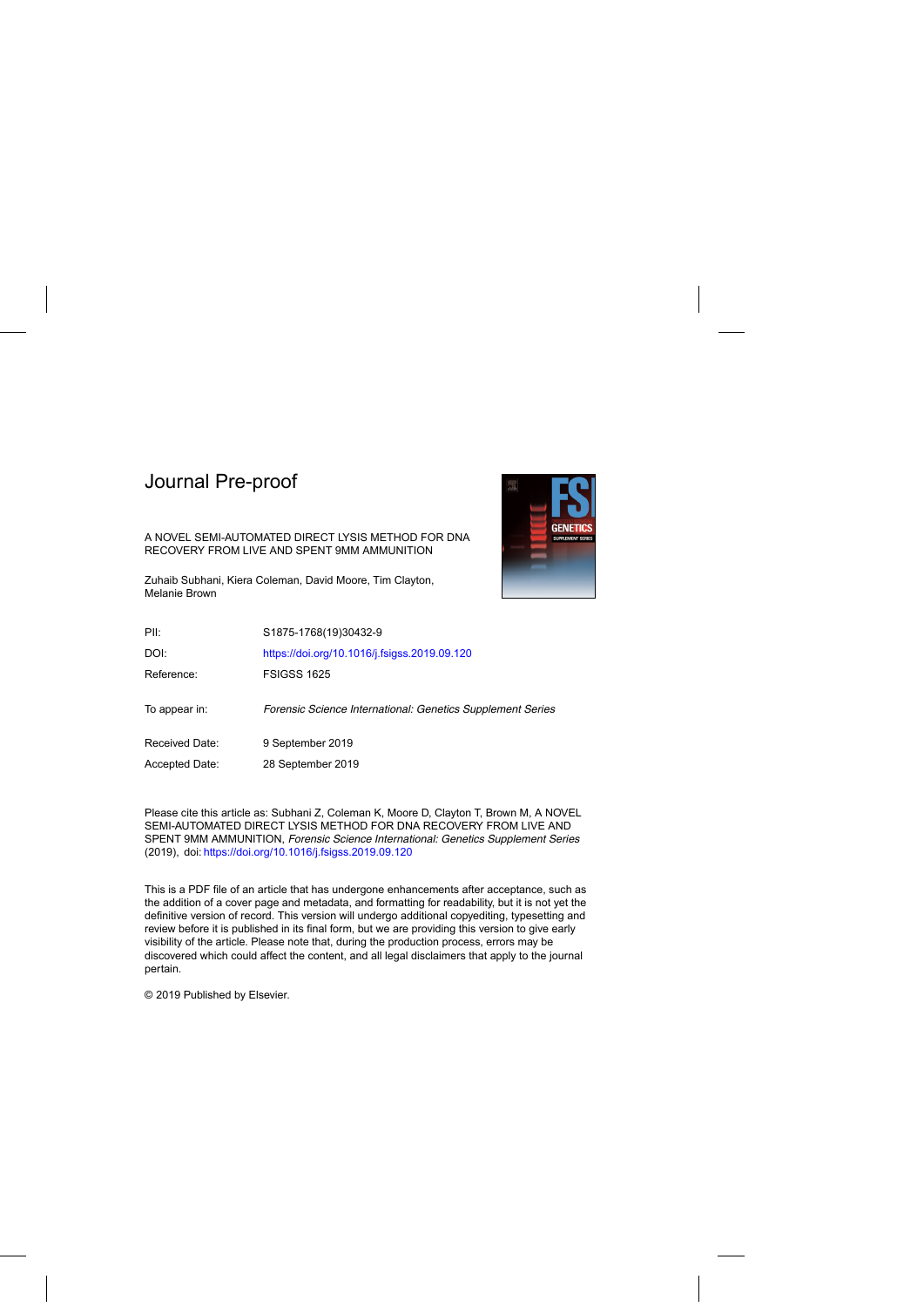## **A NOVEL SEMI-AUTOMATED DIRECT LYSIS METHOD FOR DNA RECOVERY FROM LIVE AND SPENT 9MM AMMUNITION**

<u>Zuhaib Subhani<sup>1</sup> zuhaibsubhani@eurofins.co.uk</u> , Kiera Coleman<sup>2</sup>, David Moore<sup>1</sup>, Tim Clayton<sup>3</sup>, Melanie Brown<sup>2</sup>

*<sup>1</sup>Eurofins Forensic Services, DNA Research and Development, Teddington, United Kingdom. <sup>2</sup>Teesside University, School of Science - Engineering & Design, Middlesbrough, United Kingdom. <sup>3</sup>Eurofins Forensic Services, Casework - Examination and Reporting, Wakefield, United Kingdom.*

## Abstract

Recovery of cellular material and DNA from ammunition is a potentially valuable process capable of providing probative evidence of criminal use of firearms. However, DNA profiling success rates on ammunition are low, and consequently much of the ammunition recovered from crime scenes is never submitted for DNA analysis. There is also a common assumption that DNA from fired ammunition is likely to have deteriorated following discharge. In this study, DNA recovery and subsequent STR profiling was conducted on live and spent 9mm ammunition, handled by known donors prior to loading. Two methods were compared; the commonly-used double swabbing technique and a novel semi-automated direct lysis method using AutoLys tubes (Hamilton). The direct lysis method involves placing 9mm cartridges into an AutoLys tube and submerging the cartridge in lysis buffer prior to purification. Lysate was recovered by centrifugation facilitated by the AutoLys tube design. It was found that the direct lysis method recovered significantly more DNA and yielded correspondingly improved STR profiles than the double swabbing technique. It was also shown that DNA could be recovered and profiled using the direct lysis method on both live and spent 9mm cartridges. These results demonstrate that DNA suitable for STR analysis can be recovered from spent ammunition with only slightly reduced yields compared to live ammunition. In many cases the last handler of the ammunition was a major contributor to the recovered DNA. It was also found that the ammunition subjected to the direct lysis method did not have any effects on the ballistic markings imparted on the cartridge during the firing process. This shows the compatibility of the direct lysis method with other traditional ammunition examinations. pable of providing probative evidence of criminal use of firearms. However, DNA profiling<br>pable of providing probative evidence of criminal use of firearms. However, DNA profiling<br>mm crime scenes is never submitted for DNA

## Keywords

Ammunition, DNA profiling, ballistic markings.

## Introduction

In England and Wales there were a reported 6375 firearm offences, with handguns accounting for over 40% of these [1]. Cellular material deposited on the spent ammunition recovered from crime scenes can be analysed to identify a possible suspect in a case. Currently, such material is commonly collected using a wet and dry double swabbing technique. The profile success rates for ammunition are low and there is also a common assumption that DNA from fired ammunition is likely to be degraded by the heat generated during discharge. Consequently much of the ammunition recovered from crime scenes is not submitted for DNA analysis. In the United Kingdom, the most common ammunition type recovered from crime scenes is 9mm calibre ammunition.

In this study we compare a novel semi-automated direct lysis method using AutoLys tubes for DNA recovery on live and spent 9mm ammunition to the double swabbing method. We also investigate the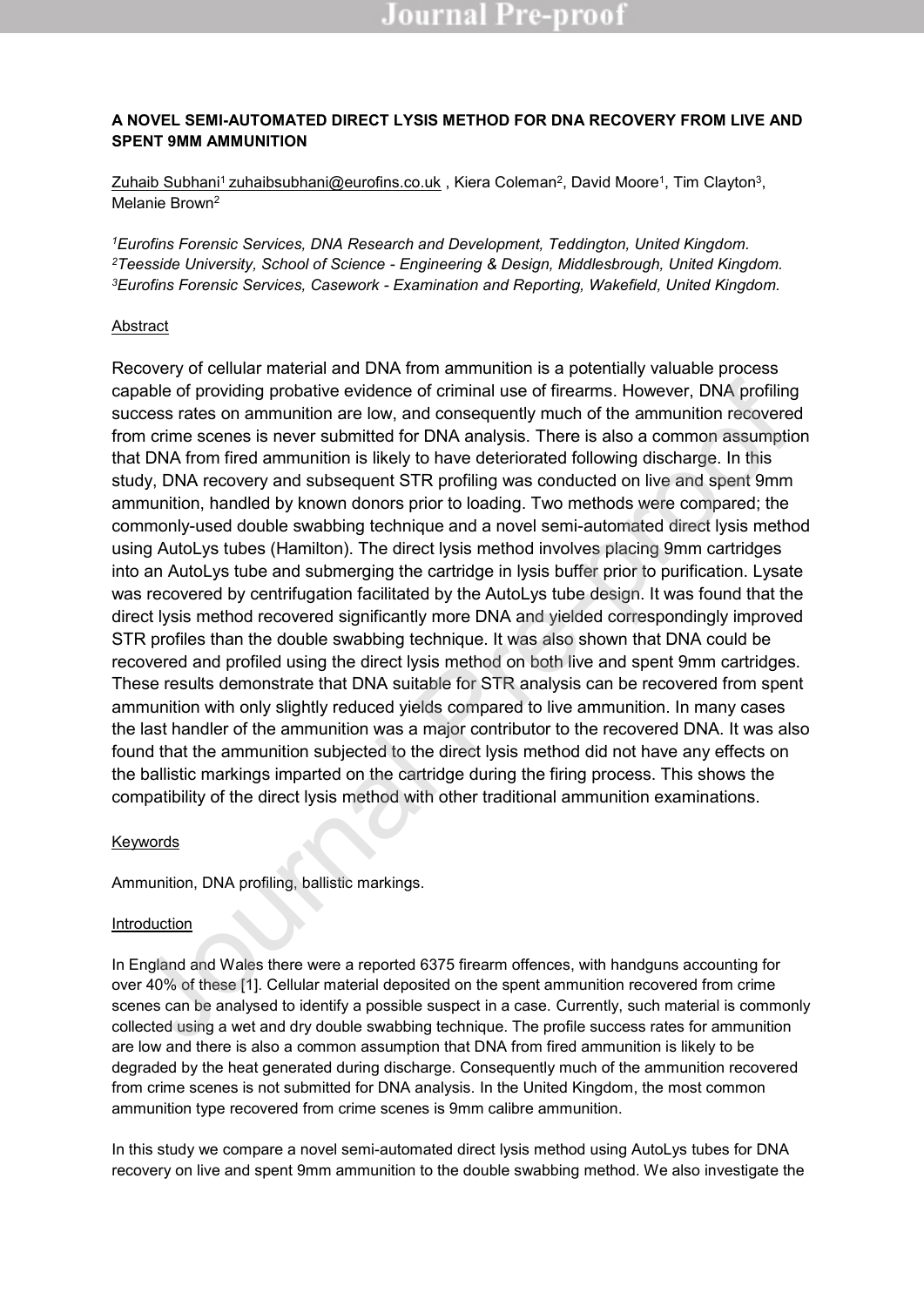# ournal Pre-proo

effects, if any, this direct lysis method has on ballistic markings and the effects of delayed recovery of ammunition after firing and environmental conditions on DNA persistence of handled ammunition.

### Materials and Methods

Brass 9mm (Browning 17mm length) ammunition was used for all experiments. No firearm or ammunition was pre-cleaned prior to usage in an attempt to reflect real casework scenarios. In all experiments, volunteers were asked to handle 9mm ammunition for 10 seconds over the course of a two day period without any prior hand washing.

#### *Experiment One*

Volunteers were asked to load the handled 9mm ammunition into a magazine of a 9mm handgun. Half of these (n=20) were subsequently removed from the magazine and placed into AutoLys tubes for DNA extraction using the direct lysis method. The remaining 20 were also removed and placed in sterile universal tubes; DNA was subsequently recovered using the double swabbing method.

#### *Experiment Two*

Donors were asked to handle 9mm ammunition of which half (n=25) were fired in a controlled manner at a firing range and the ejected casings were recovered on a plastic sheeting immediately after firing. The remaining 25 were manually ejected from the firearm onto the plastic sheeting and recovered. All fired and unfired ammunition were placed in AutoLys tubes and DNA was then recovered using the direct lysis method. DNA extraction using the direct lysis method. The remaining 20 were also removed and placed ir<br>rife universal tubes; DNA was subsequently recovered using the double swabbing method.<br>Devine more sweet to handle 9mm ammuniti

#### *Experiment Three*

Handled 9mm ammunition was fired and either placed inside or outside (unsheltered) for one day, two days or seven days after firing before being collected. DNA was then recovered using the direct lysis method.

For all samples, DNA was extracted and purified using the Investigator STAR Lyse&Prep Kit (Qiagen), quantified using PowerQuant (Promega) and profiled using ESI17 FAST (Promega).

#### Results and Discussion

#### *Experiment one*

The direct lysis method recovered significantly more DNA than the double swabbing method with median DNA concentrations of 3pg/µL and 0.2pg/µL respectively (p<0.05, Mann Whitney U test). The direct lysis method also recovered significantly more alleles per profile than the double swabbing method.

### *Experiment two*

It was found that DNA could be recovered from both fired and unfired cartridges with significantly more DNA recovered from unfired cartridges (p<0.05, Mann Whitney U test). However, both conditions recovered similar numbers of alleles per profile.

#### *Experiment three*

The cartridges fired and left inside for the three time durations showed no significant difference in the amount of DNA recovered and number of alleles recovered per profile. The cartridges left outside showed a decrease in DNA yield and number of alleles recovered when left for seven days after firing compared to the other two time intervals. Outdoor conditions included rainfall on three of the seven days. This suggests that environmental conditions play a larger role in the persistence of DNA on ammunition than time since firing.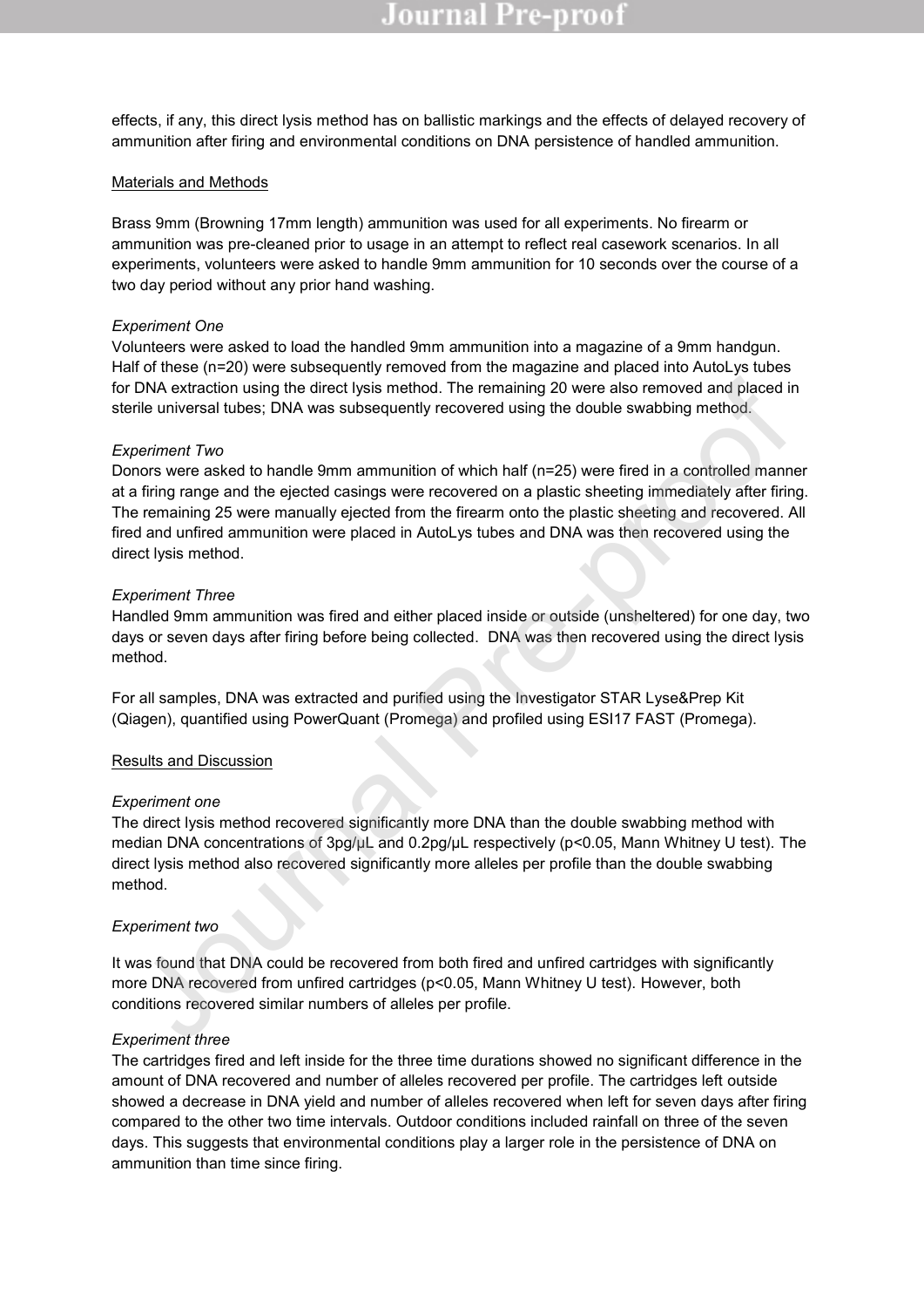

**Figure 1. Boxplots comparing DNA concentrations obtained from environmental/time interval experiment using the direct lysis method.** 

The direct lysis method produced more profiles suitable for loading to the UK National DNA Database (NDNAD) than the swabbing method. Profiles that met the NDNAD load requirements, or which had sufficient alleles designated to be searched without loading were obtained from cartridges left inside and outside, thus improving the evidential value obtained from fired and unfired ammunition.



**Figure 2. Stacked bar chart showing the number of profiles suitable for direct comparison with a suspect profile; for loading to the UK NDNAD; and for a speculative search on the NDNAD.** 

It was found that the direct lysis method had no effects on the ballistic markings imparted on the cartridge during the firing process, demonstrating compatibility of the direct lysis method with other traditional ammunition examinations.

**Conclusions**